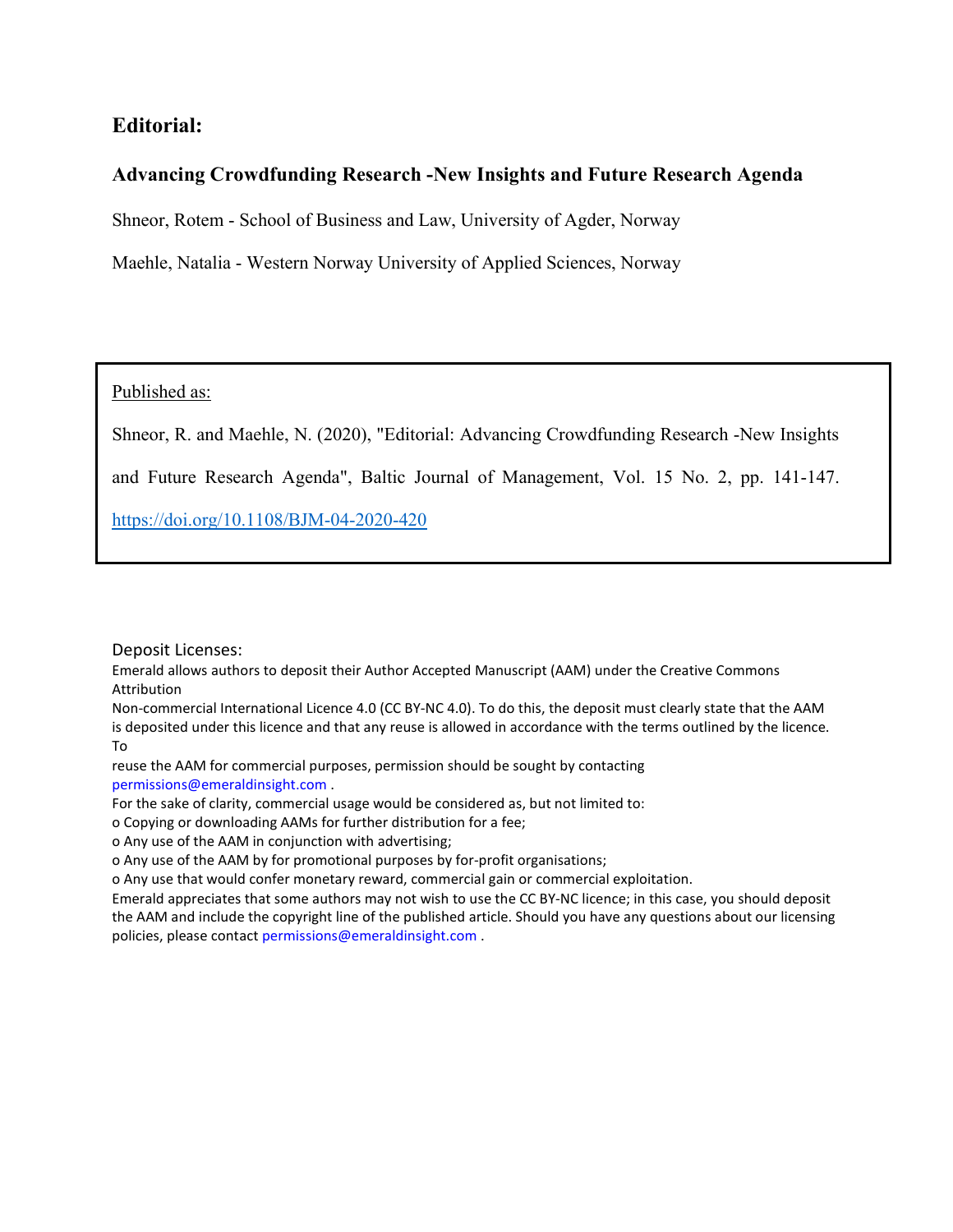## Editorial:

## Advancing Crowdfunding Research -New Insights and Future Research Agenda

## **ABSTRACT**

Purpose – The editorial introduces the papers included in the special issue by highlighting their contributions to advancing crowdfunding research and identifying remaining gaps to be addressed in future research.

Design/Methodology/Approach – A review of the papers included in the special issue supplemented by suggestions for future research.

Findings – While mostly covering the aspects directly or indirectly related to campaign success, the papers included in this special issue provide insights from less studied contexts and address relatively underexplored factors impacting crowdfunding practice. The papers focus on understanding backer-fundraiser relationships and behavior, platform and model choice, as well as industry self-regulation. Triggered by emerging insights, the editorial highlights three important themes for future research, i.e. relationship with traditional finance, ethical practice and decisionmaking, and internationalization of platforms.

Originality/value - This editorial and special issue cover new research advancing understanding of crowdfunding practice, motivation, success, and industrial organization. It provides new insights from both widely and less studied contexts, while exploring the role of important factors in the crowdfunding process, which have thus far been underexplored.

Keywords – Crowdfunding, Alternative Finance, Campaign, Platform, Success

Paper Type – Editorial/Literature Review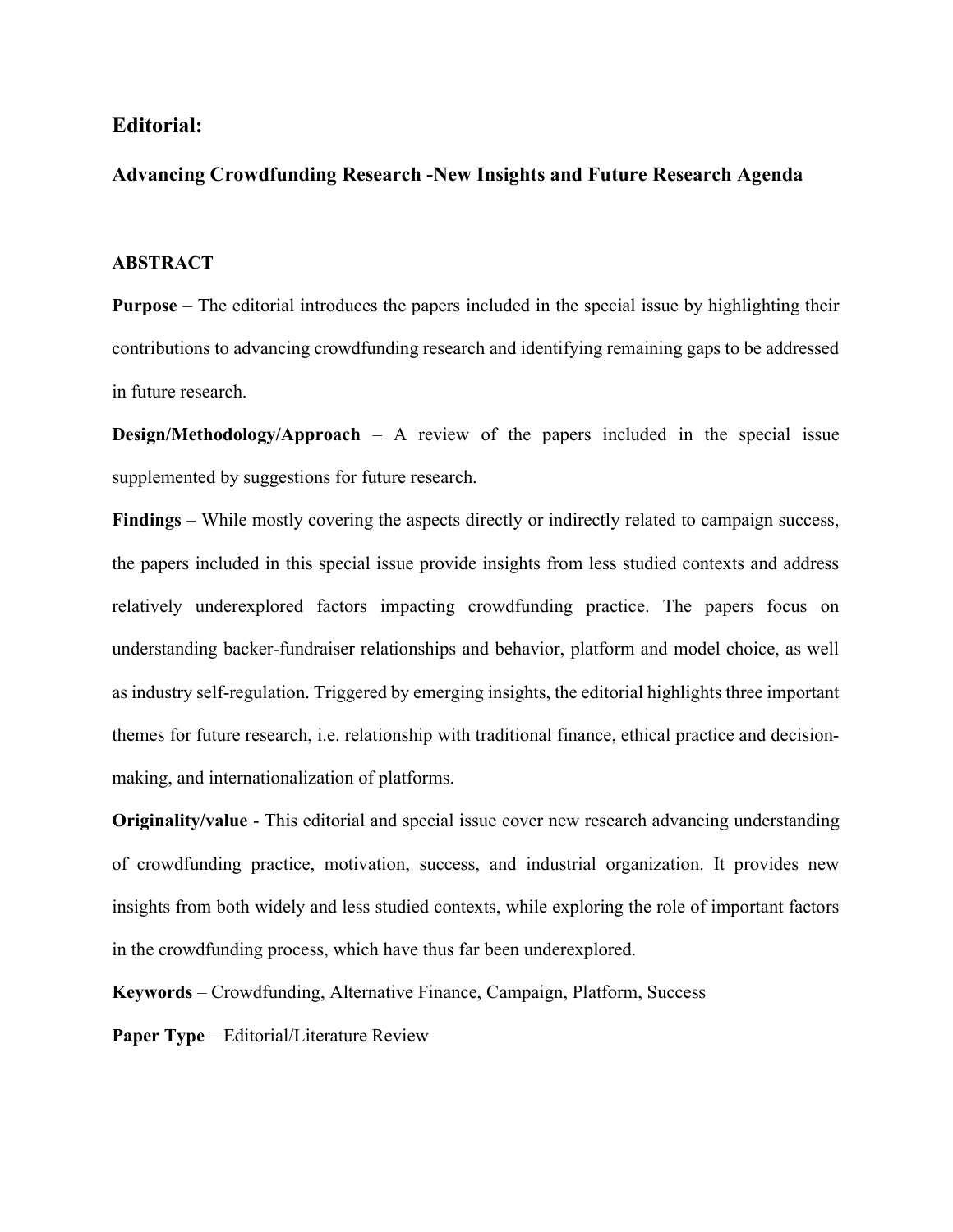Crowdfunding, in its recent digital manifestation, is a method of pooling small financial contributions from a potentially large pool of interested backers (Short et al., 2017), while using the internet, and often without standard financial intermediaries (Mollick, 2014). It may be viewed as community-enabled financing that draws on the principles of crowdsourcing while being adapted to the context of fund-raising (Schwienbacher and Larralde, 2012).

At the core of crowdfunding practice lies an expectation for a 'win-win' game, where all stakeholders enjoy various benefits from their involvement in the process. Successful fundraisers receive funding, but also achieve market validation effects, the recruitment of initial customers and users, cost-effective marketing promotions, as well as valuable feedback for their product development efforts (Frydrych et al., 2014, Thürridl and Kamleitner, 2016, Wald et al., 2019). Backers enjoy greater levels of customer empowerment in deciding and influencing the design of products to be potentially available in the market, influencing their own future consumption opportunities, while strengthening their sense of belonging to certain groups and communities (Chaney, 2019, Gerber et al., 2012, Steigenberger, 2017). Finally, intermediaries make their income from facilitating exchanges between fundraisers and prospective backers in forms of success fees, and payments for supporting services (Belleflamme et al., 2015).

In practice, the term 'crowdfunding' serves as an umbrella term encompassing multiple funding models, which incorporate both investment and non-investment financing. Crowdfunding models have often been conceptually clustered into four core models, including peer-to-peer lending, equity, reward, and donation crowdfunding (Mollick, 2014, Belleflamme et al., 2014). Building on the working definitions provided by the Cambridge University Centre for Alternative Finance in its annual bench-marking reports (e.g. Ziegler et al., 2019), peer-to-peer lending is when backers provide loans to borrowers while expecting the repayment of the principle and a set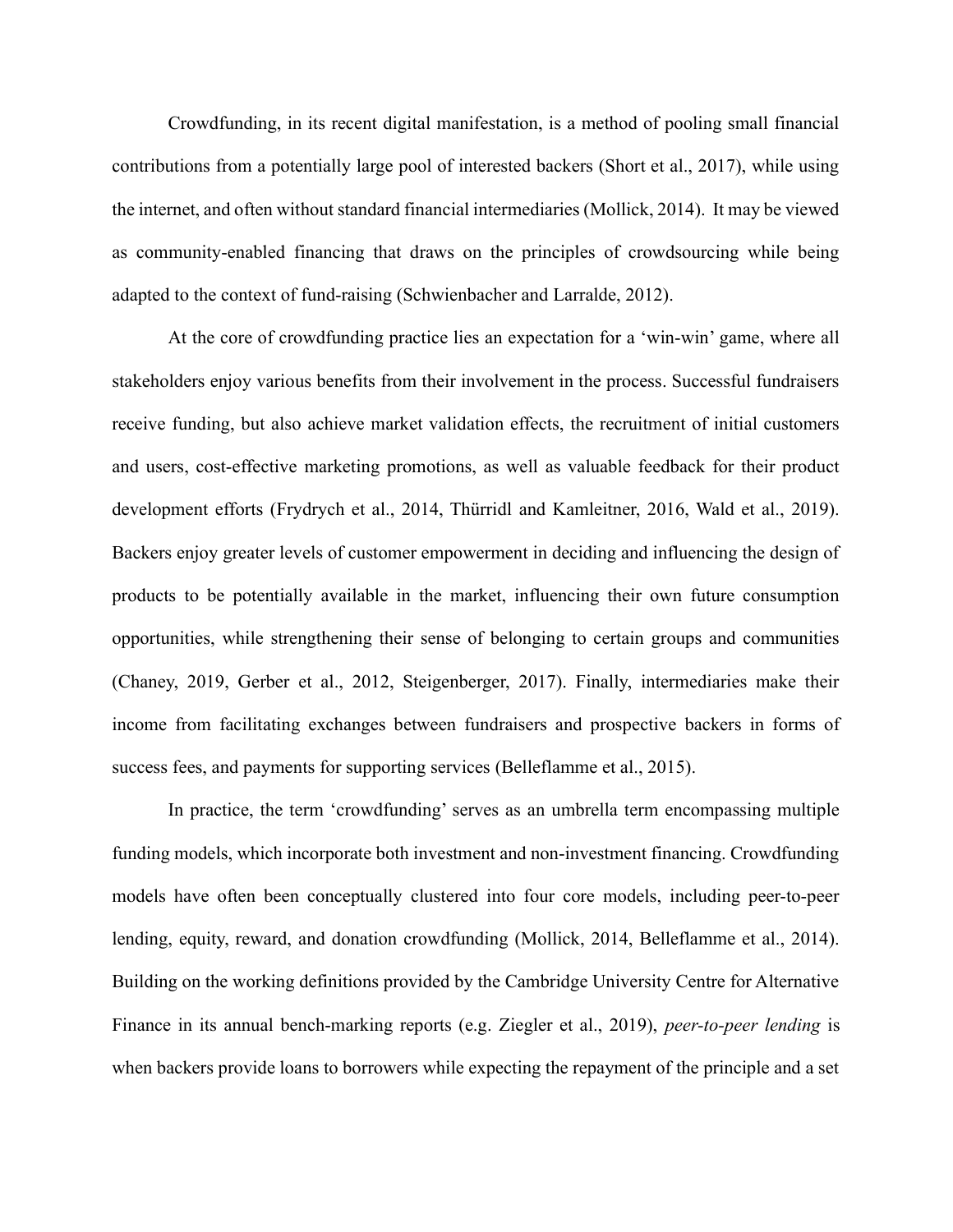interest within a certain timeframe. Equity crowdfunding refers to backers buying an ownership stake in an organization. Reward crowdfunding means that backers provide funding in exchange for non-monetary rewards, most frequently in the form of products or services, while donation crowdfunding is when backers provide funding based on philanthropic or civic motivations without expectation of material rewards.

Initially, online crowdfunding was characterized by sporadic independent fundraising initiatives. However, new players such as crowdfunding platforms have gradually taken over the crowdfunding market. A crowdfunding platform usually represents an internet application linking fundraisers and their potential backers while facilitating the exchanges between them in accordance with pre-specified conditions (Shneor and Flåten, 2015). The emergence of such platforms, helping individuals and organization raise funds from peers, happened at the same time as financing from traditional institutions has dried up following the last financial crisis (Bruton et al., 2015, Moritz and Block, 2016). Data collected globally from thousands of crowdfunding platforms shows a dramatic growth in terms of volumes in recent years. Indeed, in 2017, global alternative finance volumes reached USD 371 billion (covering all crowdfunding models), growing 42% from 2016 volumes, 185% from 2015 volumes, and 1024% from 2014 volumes (Ziegler et al., 2019).

Naturally, such market development has attracted interest towards crowdfunding among academic scholars. A literature review on early crowdfunding research (Moritz and Block, 2016) has identified several streams so far addressed in the literature. These include fundraisers' motivations to adopt crowdfunding, the determinants of successful crowdfunding practice, legal compliance and challenges in various crowdfunding models, antecedents of backer behavior, the role of social networks in crowdfunding, applications of signaling theory in crowdfunding, as well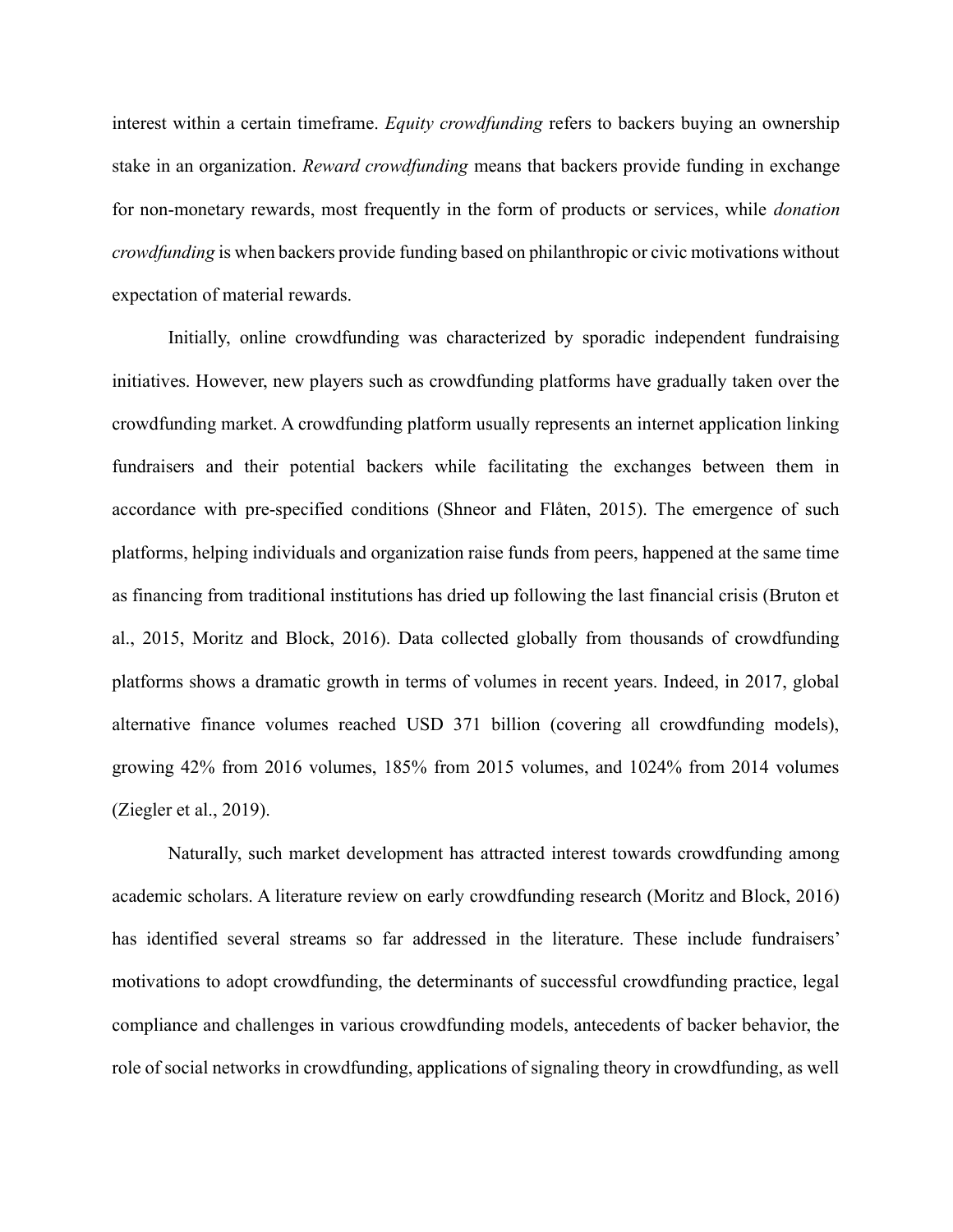as classifications of crowdfunding types and their related strategies. Nevertheless, there is a growing gap between the limited availability of crowdfunding research (Short et al., 2017) and increasing academic and public interest in this phenomenon (Martínez-Climent et al., 2018), indicating that it is becoming one of the most important research streams of entrepreneurial finance (Barbi and Bigelli, 2017).

Accordingly, the current special issue aims to contribute to the growing knowledge on crowdfunding, while answering some of the many questions related to its emergence and evolving practice. Our call for the papers advancing crowdfunding research has received many interesting submissions, the best of which are incorporated into the current issue.

## Papers included in the special issue

The papers featured in this special issue present findings from multiple contexts, crowdfunding models, platforms and users. A common theme for the papers is exploration of the conditions facilitating crowdfunding success. The first paper presents a literature review on crowdfunding success based on earlier research. The following three papers look at various aspects related to the relationships between backers and fundraisers and their implications for campaign success in different crowdfunding models. The fifth and sixth papers address considerations for platform and model choice with the aim of achieving successful crowdfunding. The seventh paper combines exploration of fundraiser motives, platform choice, and campaign success. Finally, the eighth paper presents self-regulation policies and practice as guarantors of crowdfunding industry success.

The issue opens with *Shneor & Vik's* systematic literature review of earlier research on crowdfunding success. Through the meticulous coding of 1718 associations between 111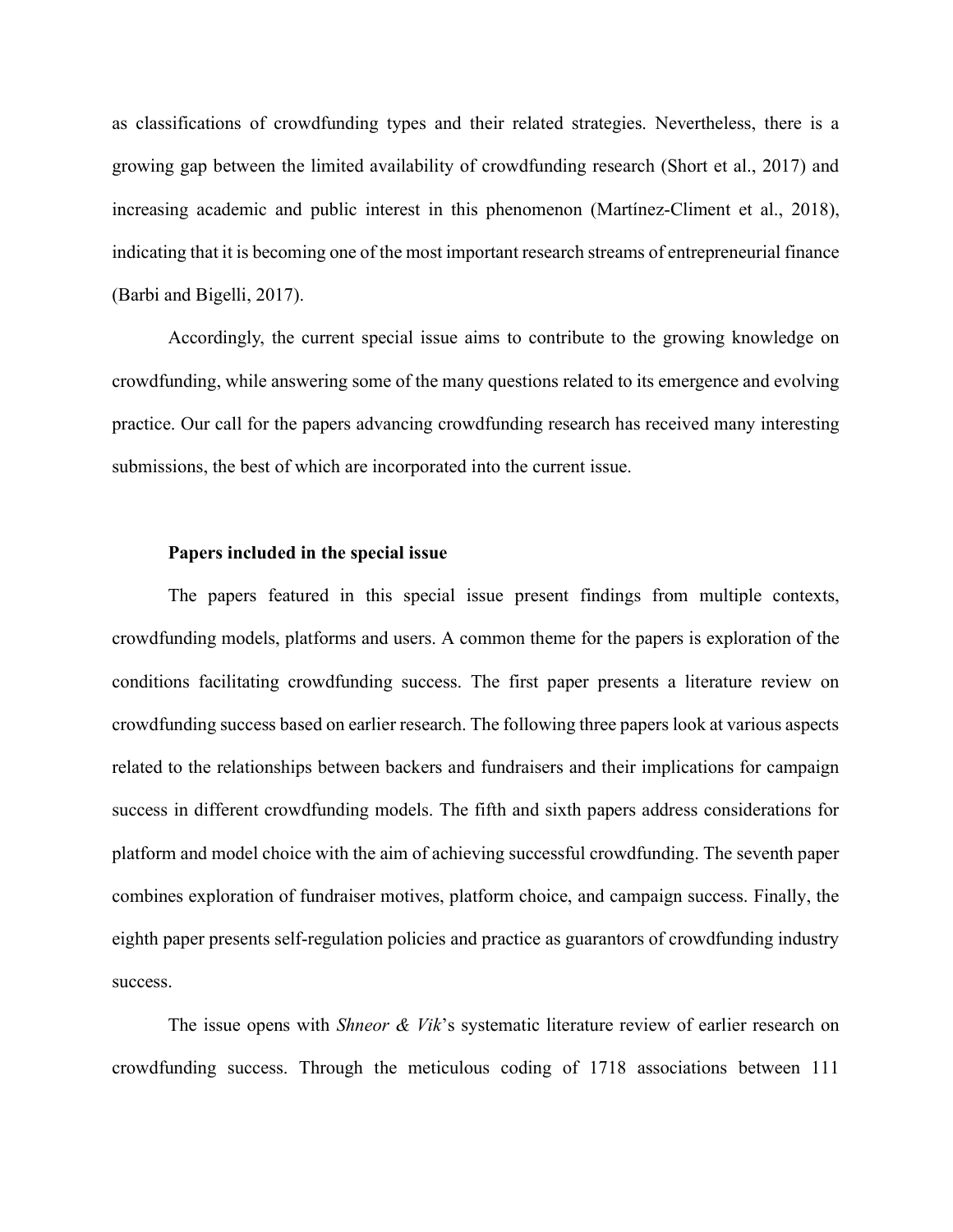aggregated independent variables with six aggregated success indicators, they identify both salient and less salient associations across studies for each of the main crowdfunding models, i.e. reward, donation, equity and lending. The paper's main contribution is twofold. First, the authors develop the four frameworks predicting crowdfunding success by crowdfunding model, based on the most pervasive findings across studies. Second, by identifying the gaps in the existing literature they suggest several venues for future research such as: (1) data collection from alternative sources (e.g. primary sources) and contexts (including understudied national and sectoral contexts); (2) greater focus on the development of crowdfunding-specific theory through either evaluations of competing theories or grounded qualitative and conceptual work; (3) considering success beyond financial results by exploration of more strategic, as well as psychological outcomes; and (4) more research on investment crowdfunding models such as equity, lending and invoice trading. The papers that follow this review address some of these gaps.

The following three papers present novel insights with respect to the effects of factors either directly or indirectly linking backers and fundraisers. First, the study by *Giudici and* colleagues contributes to this line of research by introducing the role of homophily between investors and fundraisers in predicting successful investment. They show that geographical proximity and age similarity are associated with greater likelihood of investment behavior. Moreover, they also demonstrate that such effects are particularly relevant when the fundraising entrepreneurs reside in areas characterized by high risk of opportunistic behavior. This study also contributes to the field by its contextual anchoring in equity crowdfunding in Italy, hence both answering the need for more research into equity crowdfunding (as a less frequently studied model) and using the case of Italy (as an understudied national context).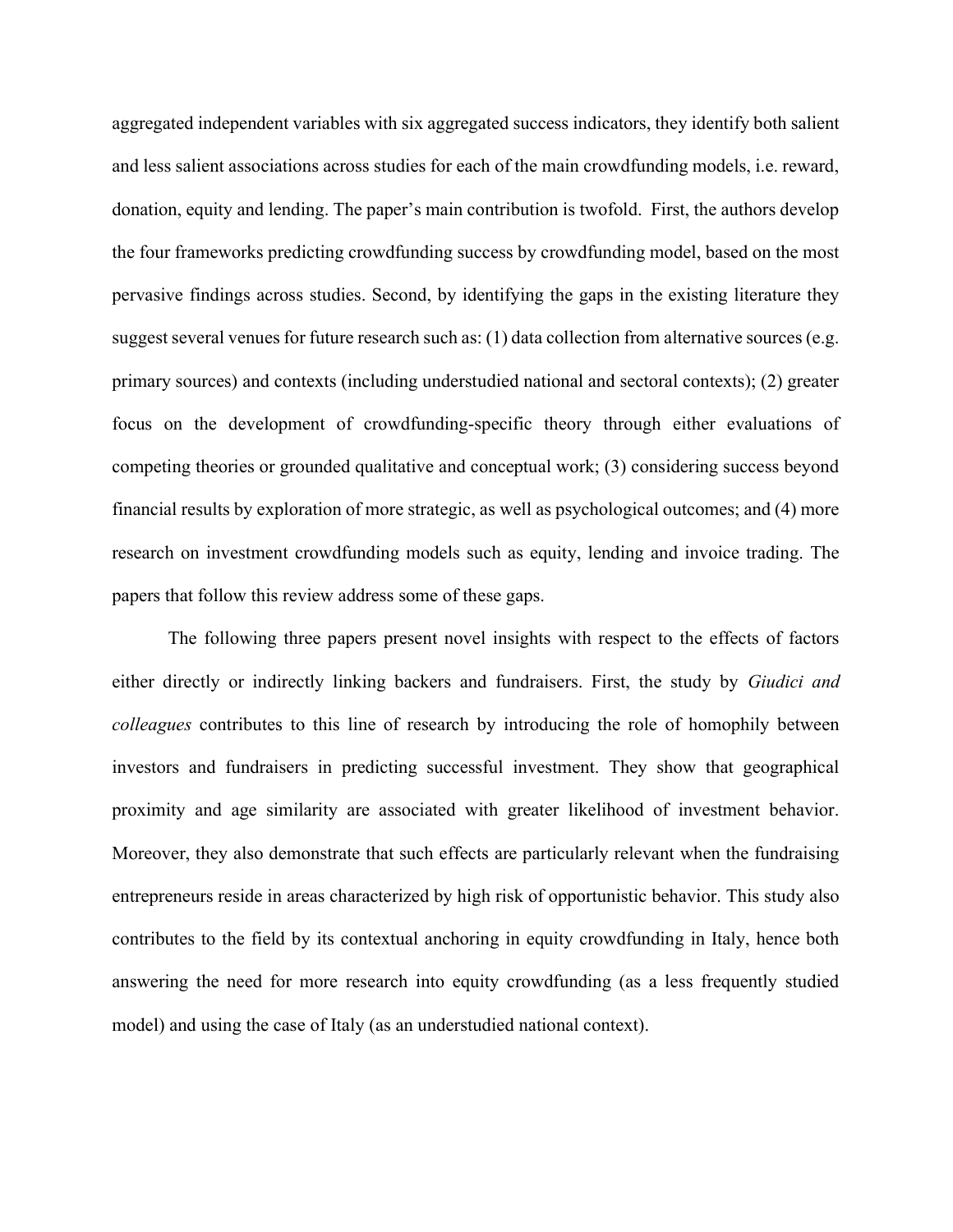Second, the study by *Efrat and colleagues* introduces an important distinction between backer engagement with the fundraiser and backer engagement with the campaign. Their analysis, combining secondary platform data with primary survey data, shows that (1) communication enhances backer engagement with the fundraiser but not with the campaign; (2) engagement with both fundraiser and campaign enhances likelihood of backers promoting the campaign; (3) backer's promotion of campaign is positively associated with long term loyalty in terms of future support; and (4) backer engagement with fundraiser enhances campaign's long-term success. Accordingly, the paper has multiple contributions such as introducing an important conceptual distinction of backer engagement with the fundraiser and backer engagement with the campaign, studying an underexplored national context (i.e. Israel), and using multiple sources of data (i.e. combining survey and platform data).

Third, the study by *Bukhari and colleagues* shows that both fundraiser's credibility and previous backer endorsements positively influence successful donation campaigns in the context of Muslim religious donations during the holiday of Ramadan. Furthermore, the authors demonstrate that when comparing the effects with respect to donors in developed and developing countries, backer endorsements are more important in developing countries. This paper contributes to research by examining the less researched donation crowdfunding, in a unique context of religious community and practice, while comparing findings about backers from developed and developing countries. Indeed, earlier research has been largely silent about the differences of effects across groups from different developmental contexts, and this study provides clear evidence that such line of research is needed and meaningful.

Next, the study by *Zhao and Sun*, also in the context of donation crowdfunding, presents a novel research question related to the fit between a crowdfunding model and a campaign's purpose,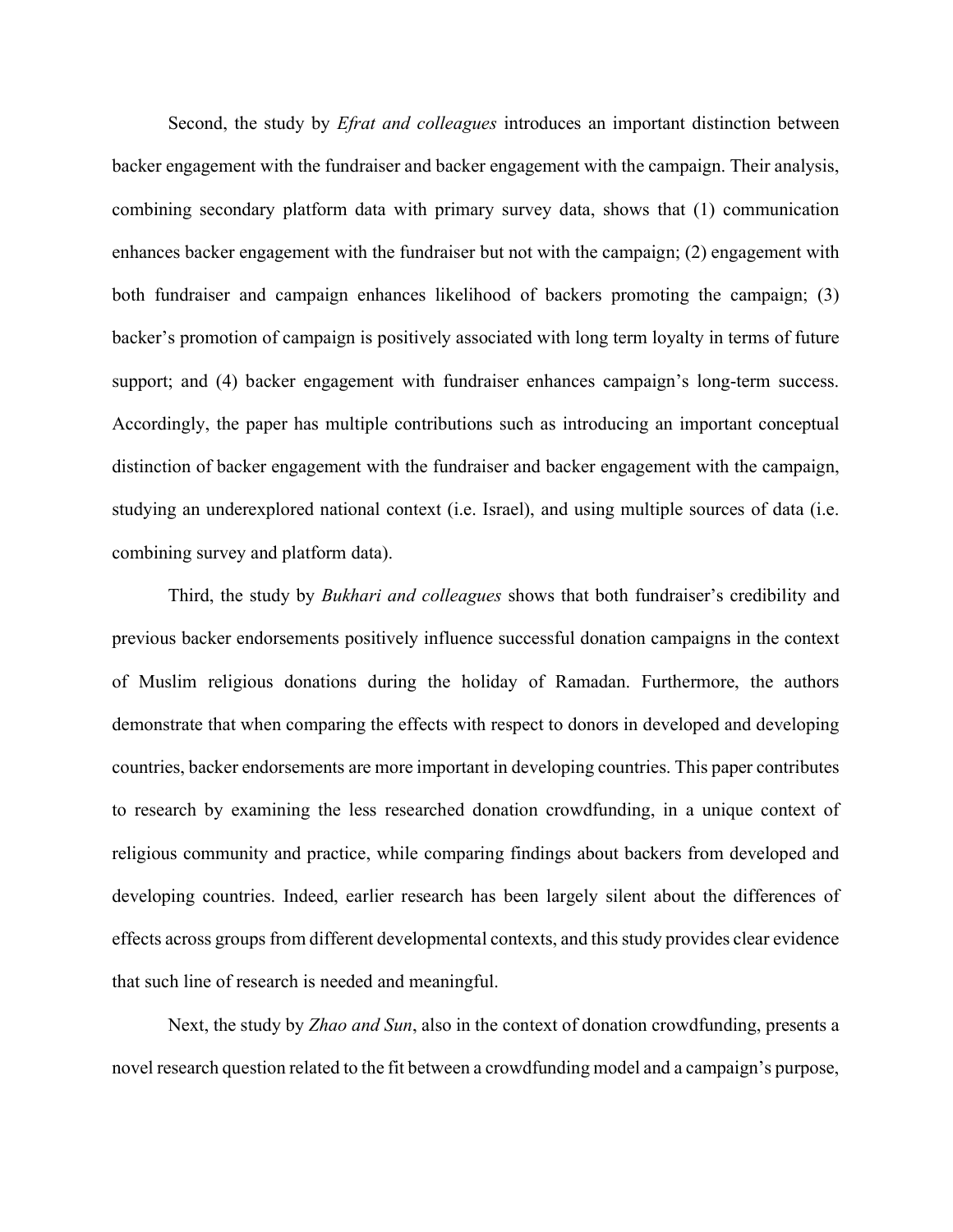which they study in the context of a non-investment crowdfunding platform in China. Here, building on cognitive evaluation theory, the authors show that pure donation campaigns are more likely to be successfully funded, as well as receive funding from more backers, than hybrid campaigns (reward and donation). Accordingly, the paper contributes to the field in several ways such as introducing a new factor of model fit and exploring its effect on crowdfunding success, investigating the less studied model of donation crowdfunding, and drawing inspiration and insights from a theory that has been applied to crowdfunding research to a limited extent in earlier literature.

The sixth paper by Rykkja and colleagues addresses a different novel issue, i.e. the choice between using a local or an international platform for reward crowdfunding campaigns in the Nordic cultural sector. They find that cultural productions with a higher degree of production complexity and those characterized as incorporating composite motives are more likely to use an international platform. Additionally, they show that the higher the funding goal, the more fundraisers are likely to opt for using international platforms rather than local ones. This study's contribution lies in addressing a very pressing concern for both platforms competing for projects, and fundraisers deciding how to choose between them. Even though the platform choice has been addressed in earlier studies, the current findings present an important milestone inviting research examining other factors influencing platform choice. Moreover, while Finland and Sweden have served as interesting study contexts in several earlier publications, the current study is one of the first to provide insights from less studied markets such as Denmark, Iceland and Norway.

The papers presented so far have followed a quantitative approach aimed at theory testing. However, we believe that it is appropriate to conclude the issue with two qualitative studies focused on conceptual and theory development, bringing us closer towards building frameworks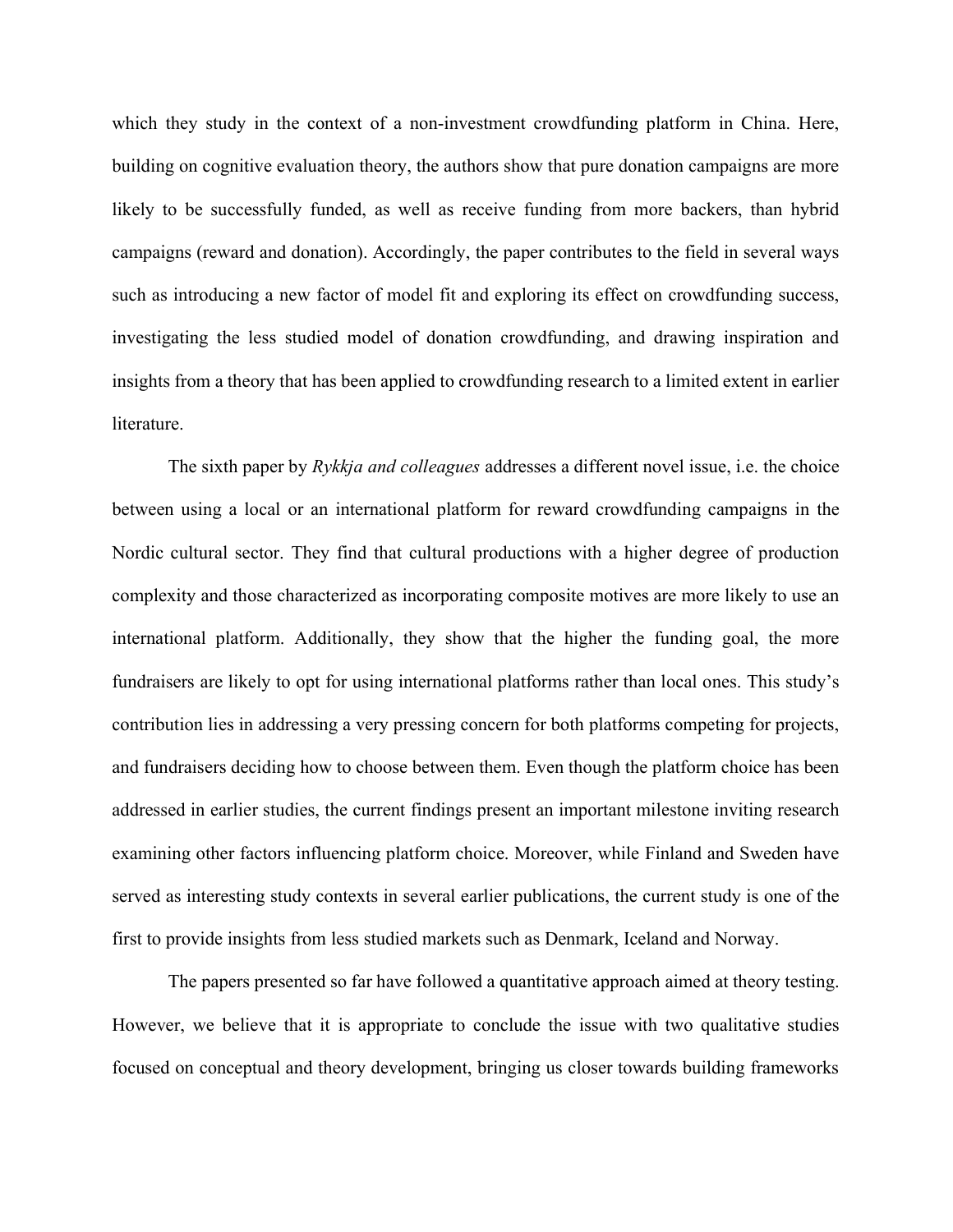that emerge from crowdfunding contexts. Here, *Maehle* examines the particularities associated with crowdfunding practice in the context of sustainability-oriented projects. Building on in-depth interviews with fundraisers, the author develops a list of propositions with respect to motivations to seek crowdfunding, platform choice, costs associated with the campaign activities, as well as drivers of success in this unique context. This paper has multiple contributions, as it is one of a few published qualitative studies using crowdfunding as the departure context for theory development, rather than a context for application of existing theories. The author uses mainly primary data, which again represents a novel approach as earlier studies frequently rely on platform data only. Yet another contribution is addressing the timely issue of sustainability, which has been set as a top priority for public concern by both authorities and social activist groups.

 Finally, Wenzlaff and Odorovic embark on a conceptual discussion exploring the merit of multiple theories in explaining self-regulation patterns of crowdfunding platforms' associations in the European context. They do so through qualitative analysis of multiple codes of conduct with respect to the motivations behind the codes, types of commitment taken, and measures adopted for overseeing their implementation. Thus far, limited research at the intersection of law and crowdfunding practice has focused on the fit between existing regulatory frameworks and crowdfunding realities. The current paper therefore contributes to the field by introducing a new concept to crowdfunding practice at the platform level involving self-regulation. The departure from national regulator responsibilities to platform responsibilities for the benefit for their own success and growth is an important aspect for consideration. Such work may serve as an invitation for comparative studies of codes across contexts, their evolution over time, the extent to which they are implemented, and the perceived effects of such implementation.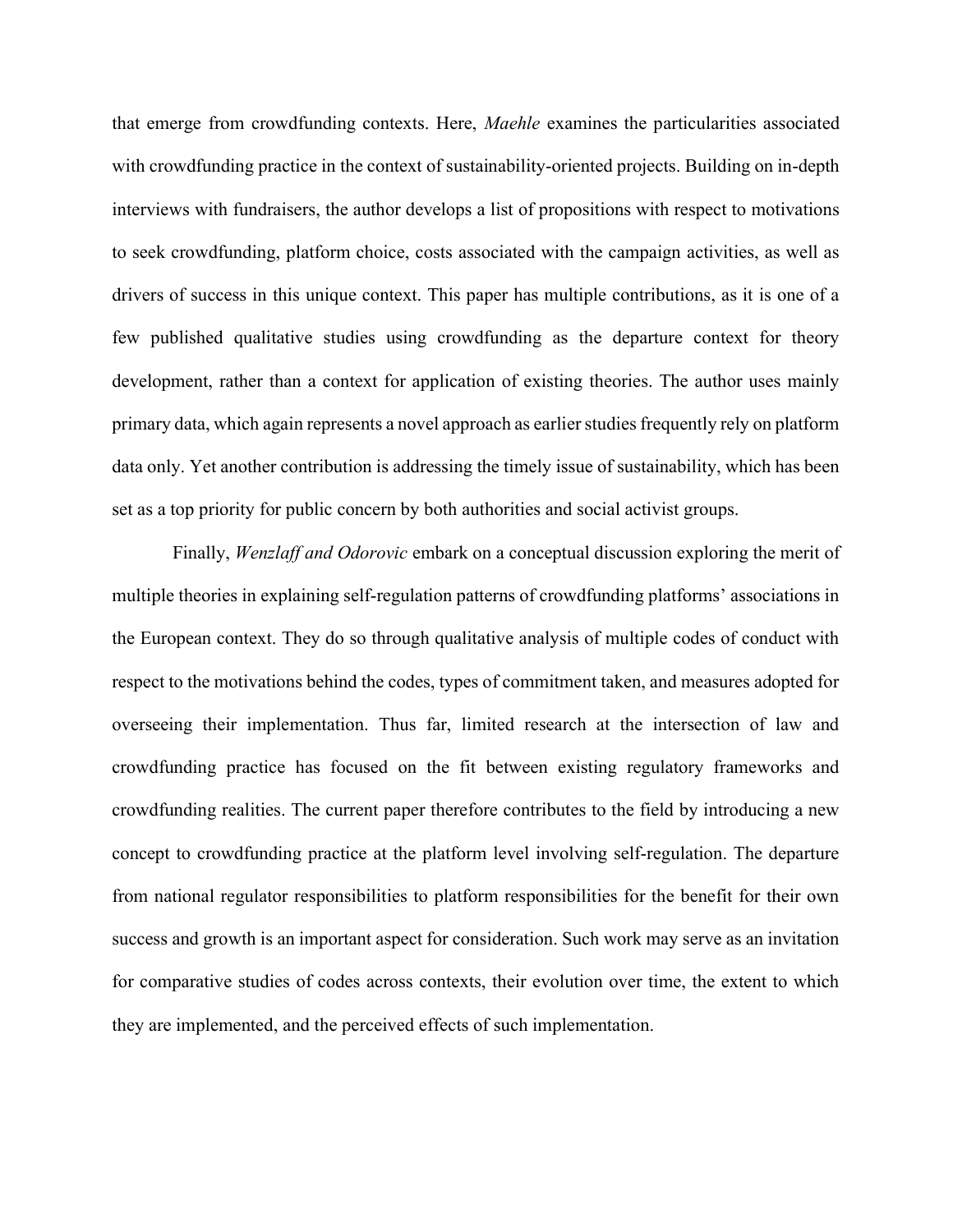In summary, the papers included in the current issue advance our understanding of crowdfunding phenomenon in several ways. First, they cover both widely (i.e. China) and less explored contexts (i.e. Israel, Italy, the Nordic countries, and international Muslim communities) in crowdfunding research, as well as both specialized funding efforts (i.e. cultural sector, sustainability-oriented projects, and religious donations) and non-specialized funding efforts, which contributes to testing of generalizability's boundaries. Second, while most papers employ quantitative approach to data collection and analysis, they use data from understudied platforms. In addition, two studies complement secondary platform data with primary data collected directly from backers (e.g. Efrat et al.) and fundraisers (e.g. Maehle). Third, the special issue includes three theory development papers using conceptual and qualitative analyses, which have been limited in published crowdfunding research thus far. As a result, they contribute with concrete aggregate models refined from the existing literature (e.g. Shneor & Vik), as well as concrete propositions which may be followed by theory-testing efforts (e.g. Maehle-et al.; Wenzlaff & Odorovic).

Finally, several studies in the special issue examine the questions that have not been explored in earlier research, e.g. drivers of platform choice (Maehle; Rykjja et al.), fit between crowdfunding model and campaign objective (Zhao & Sun), religious donation behavior in crowdfunding (Bukhari et al.), homophily in investor-fundraiser dyadic relations (Giudici et al.), distinction between supporting the person behind the campaign vs. supporting the project (Efrat et al.), and platform self-regulation practices (i.e. Wenzlaff & Odorovic). These new studies are complemented by a systematic review of earlier research, summarizing accumulated knowledge in aggregate models (Shneor & Vik).

#### Opportunities for future research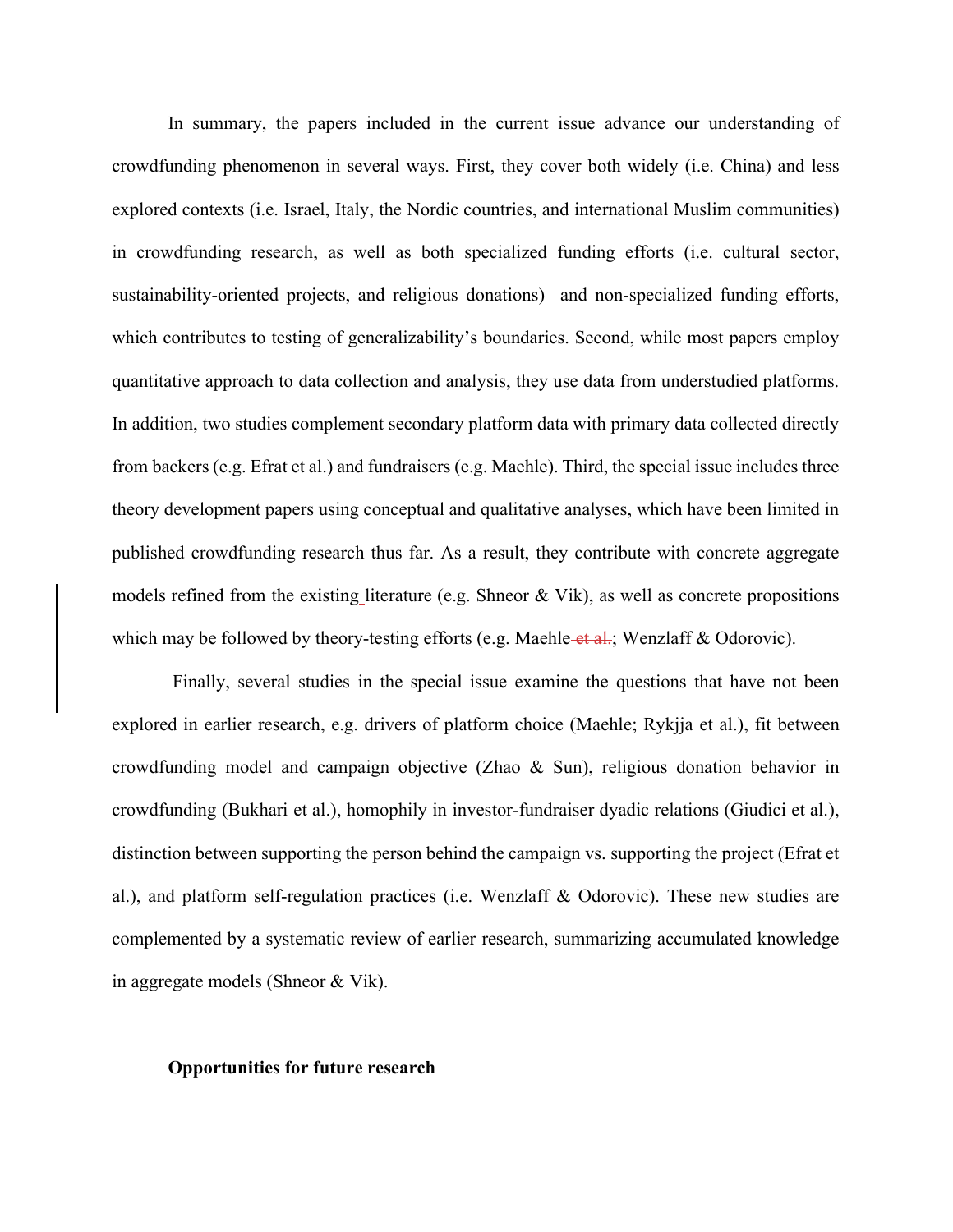Despite the fact that this special issue covers many interesting and novel aspects in crowdfunding research, some topics still require our attention and present promising venues for future research. In this context, we specifically outline three themes of particular interest including the relationship between crowdfunding platforms and traditional financial institutions, ethical practice and decision-making in the context of crowdfunding, and internationalization of crowdfunding platforms.

#### Relationship with traditional finance

Crowdfunding has emerged after the global financial crisis as a consequence of drying up of traditional financing. It then gradually shifted from offering rewards and royalties into primarily financing structured loans and equity investments (Bruton et al., 2015). Technological changes have contributed to this development by enabling new practices and business models disrupting the traditional financial services and leveraging a degree of user distrust towards traditional institutions following the financial crisis (Haddad and Hornuf, 2019). While some regard crowdfunding as a threat to profitability and growth of traditional actors (Kotarba, 2016), others suggest that it, together with other FinTech solutions, may both complement existing financing channels as well as fill a need for some channels from which traditional institutions have withdrawn (Haddad and Hornuf, 2019). In this context, empirical evidence does show that traditional financial institutions participate in funding of crowdfunding campaigns, especially investment-oriented ones (Ziegler et al., 2019).

This gives rise to interesting unexplored questions representing an important gap that future research should address. To which extent do crowdfunding actors and traditional financial institutions compete or complement each other? To what extent do they cooperate and under which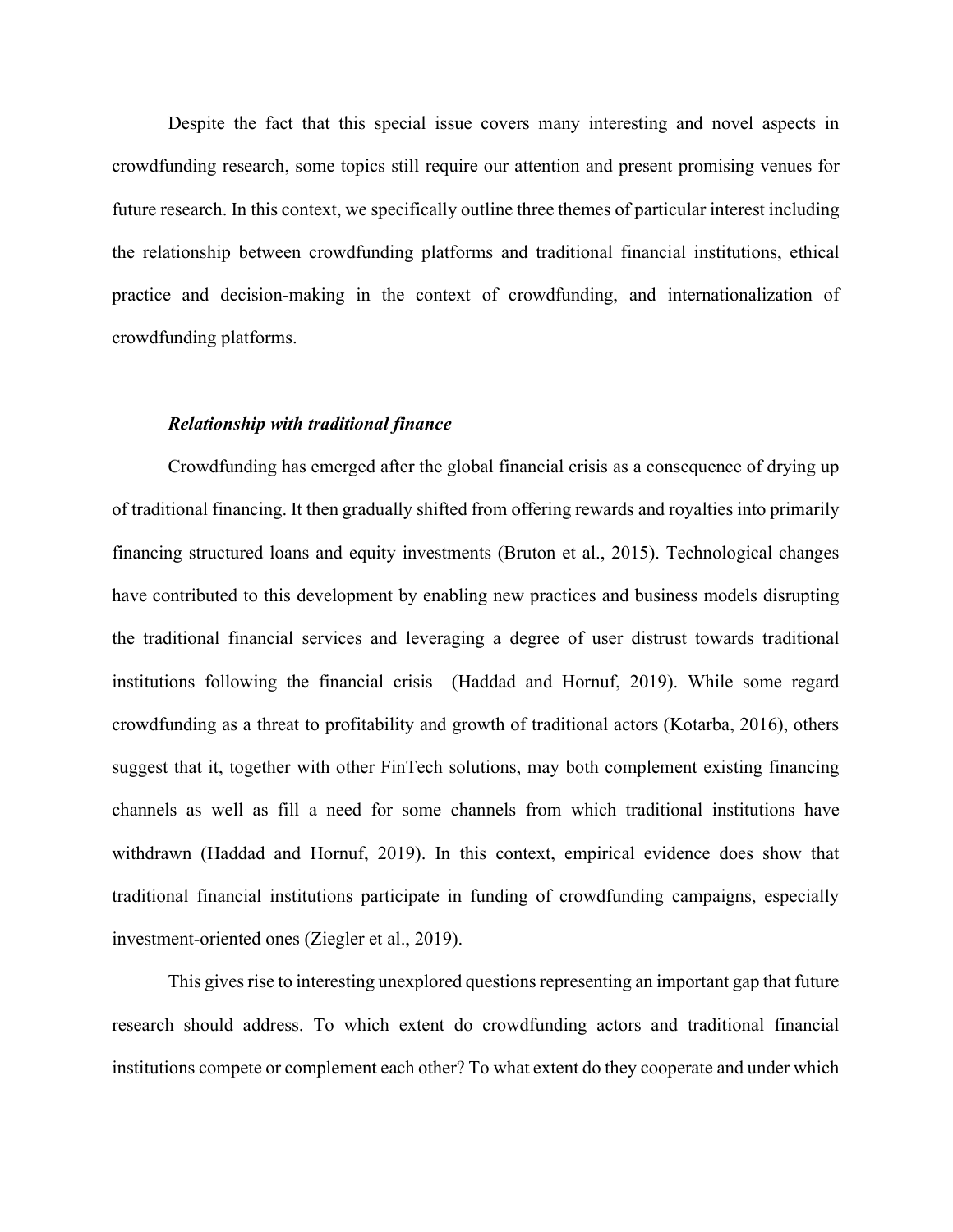conditions? How do such collaborations manifest themselves organizationally and practically? How do traditional institutions react to the emergence of crowdfunding actors in different contexts and with respect to different services and market segments?

### Ethical practice and decision-making

Another aspect related to industry growth and its positioning vis-à-vis traditional institutions is a growing focus on ethical decision-making and practice in the context of crowdfunding. It is a relevant concern as a degree of risk and information asymmetry are inherent to the crowdfunding process (Schwienbacher and Larralde, 2012). Indeed, while not representing mainstream market developments, there is some evidence for non-delivery or downright fraudulent misuse of crowdfunding (e.g. Cumming et al., 2019, Mollick, 2015). Thus far, ethics has only been addressed indirectly in the studies examining legal issues associated with crowdfunding practice, e.g. investor protection (e.g. Heminway, 2014, Pierce-Wright, 2016). This follows a general trend where ethical aspects in finance have been often overlooked, under the incorrect assumption that what is legal is also ethical, instead of looking on how ethics can serve as the foundation for regulation (Boatright, 2010).

Accordingly, substantial opportunities for both research and practice lie in fleshing out common ethical dilemmas associated with crowdfunding practice, as well as identifying potential strategies and remedies to address them. Here, research questions may include the following. What are the ethical dilemmas faced by fundraisers, backers, and platforms? How do the stakeholders in the crowdfunding industry address ethical dilemmas? What are the most and least effective strategies when addressing ethical dilemmas in these contexts? Moreover, what are the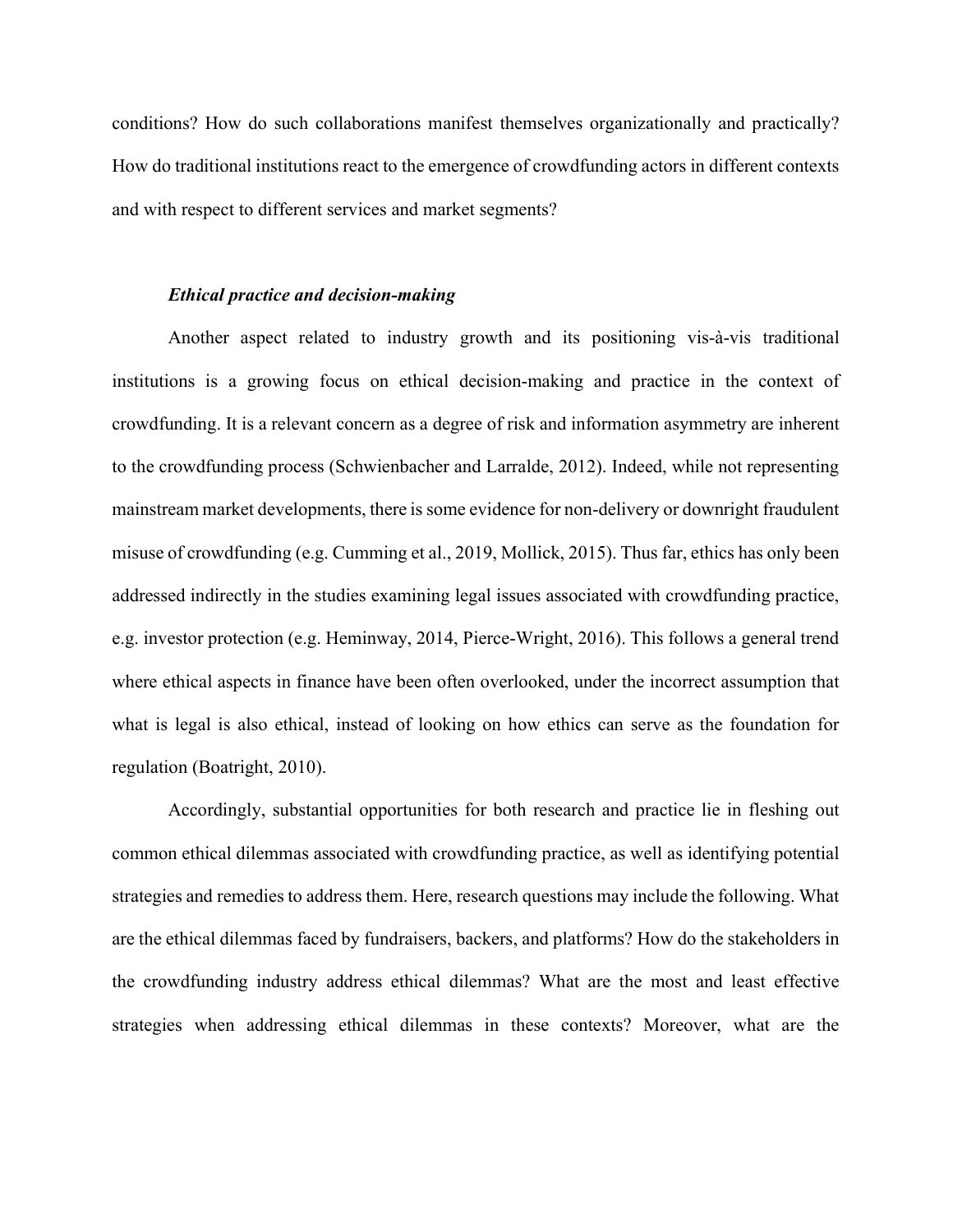implications of addressing ethical dilemmas by various stakeholders involved in the crowdfunding process?

### Internationalization of platforms

Finally, survival and growth of crowdfunding industry players, from most countries, relies on scaling their operations through, among other strategies, international expansion. Evidence shows that substantial and growing volumes are recorded with respect to both in- and out-flows of funding across borders in Europe (Ziegler et al., 2019) and beyond. However, thus far, the importance of cross-border crowdfunding has mostly been considered from a legal perspective, e.g. as development towards a common investment crowdfunding market in Europe (Zetzsche and Preiner, 2018). The only insight about platforms' internationalization strategies is suggested by Ziegler et al. (2019) demonstrating that most European crowdfunding platforms employ a globalized standard English website to serve international customers, instead of locally adapted websites. In addition, several studies not addressing internationalization per se, have highlighted cultural differences across countries in terms of campaign depiction (Cho and Kim, 2017) and funding patterns (Zheng et al., 2014), hence suggesting a need for more localized approach to international crowdfunding efforts.

Therefore, research on internationalization of crowdfunding platforms, as well as crowdfunded ventures, is both needed and valuable for all stakeholders involved (e.g. platforms, backers, fundraisers, regulators, etc.). We invite future studies to address the following research questions. What are the drivers and barriers for platform internationalization with regard to different crowdfunding models and target markets? What internationalization patterns do platforms follow (e.g. sprinkler vs. waterfall, born global vs. gradual following psychic distance,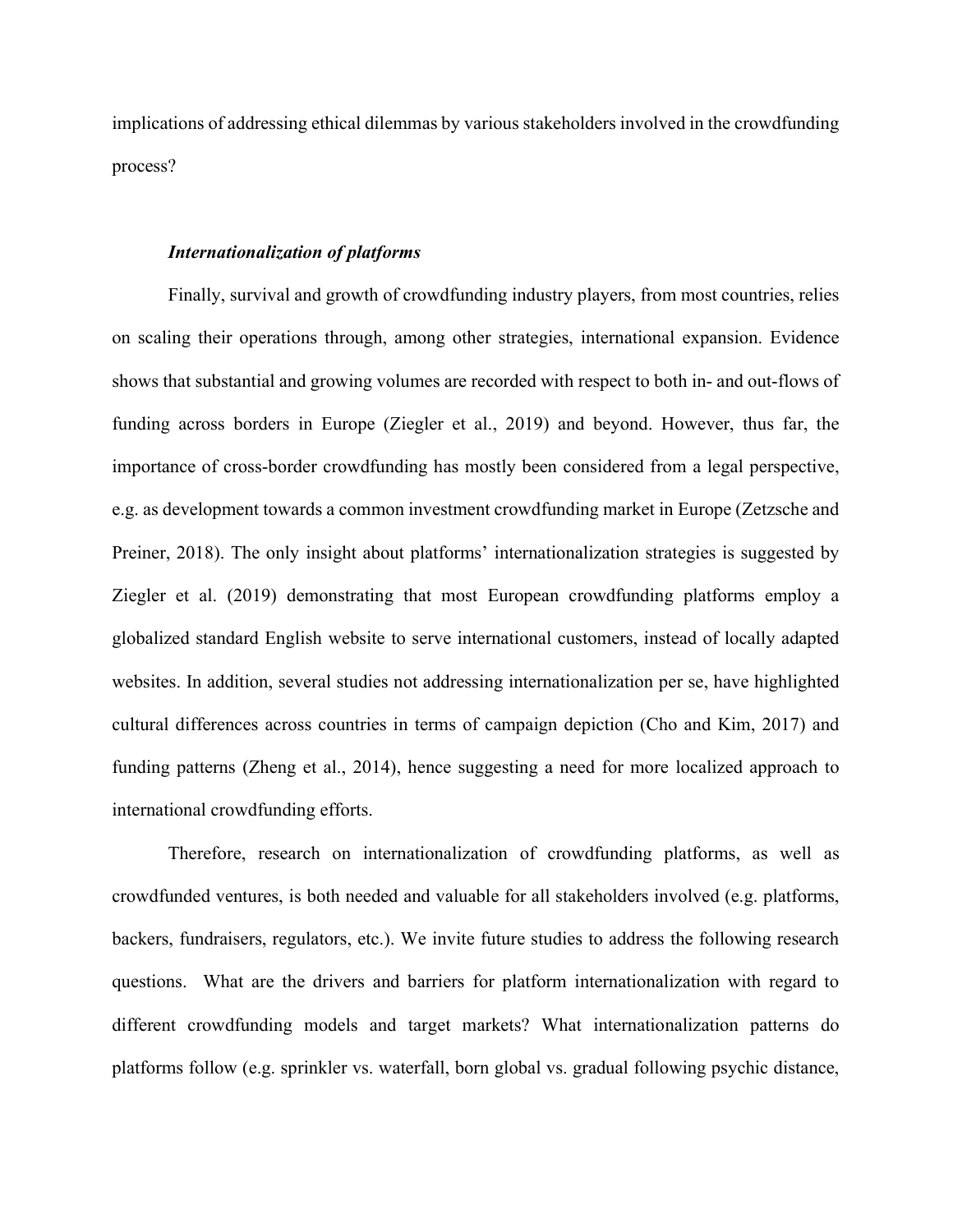etc.)? What influences different internationalization patterns and strategies? How do platforms serve different national markets characterized by different institutional, cultural and developmental conditions? In addition, what implications does platform internationalization have for its growth and strategic choices?

### References

- Barbi, M. & Bigelli, M. (2017). Crowdfunding practices in and outside the US. Research in International Business and Finance, Vol. 42, No., pp. 208-223.
- Belleflamme, P., Lambert, T. & Schwienbacher, A. (2014). Crowdfunding: Tapping the right crowd. Journal of Business Venturing, Vol. 29, No. 5, pp. 585-609.
- Belleflamme, P., Omrani, N. & Peitz, M. (2015). The economics of crowdfunding platforms. Information Economics and Policy, Vol. 33, No., pp. 11-28.
- Boatright, J. R. (2010). Ethics in Finance. In: Boatright, J. R. (ed.) Finane Ethics: Critical Issues in Theory and Practice. Hoboken, NJ: John Wiley & Sons Inc.
- Bruton, G., Khavul, S., Siegel, D., et al. (2015). New Financial Alternatives in Seeding Entrepreneurship: Microfinance, Crowdfunding, and Peer-to-Peer Innovations. Entrepreneurship Theory and Practice, Vol. 39, No. 1, pp. 9-26.
- Chaney, D. (2019). A principal–agent perspective on consumer co-production: Crowdfunding and the redefinition of consumer power. Technological Forecasting and Social Change, Vol. 141, No., pp. 74-84.
- Cho, M. & Kim, G. (2017). A cross-cultural comparative analysis of crowdfunding projects in the United States and South Korea. Computers in Human Behavior, Vol. 72, No., pp. 312-320.
- Cumming, D. J., Hornuf, L., Karami, M., et al. (2019). Disentangling Crowdfunding from Fraudfunding. May 16, 2019. https://ssrn.com/abstract=2828919
- Frydrych, D., Bock, A. J., Kinder, T., et al. (2014). Exploring entrepreneurial legitimacy in rewardbased crowdfunding. Venture Capital, Vol. 16, No. 3, pp. 247-269.
- Gerber, E. M., Hui, J. S. & Kuo, P.-Y. (2012). Crowdfunding: Why People Are Motivated to Post and Fund Projects on Crowdfunding Platforms. http://www.juliehui.org/wpcontent/uploads/2013/04/CSCW\_Crowdfunding\_Final.pdf.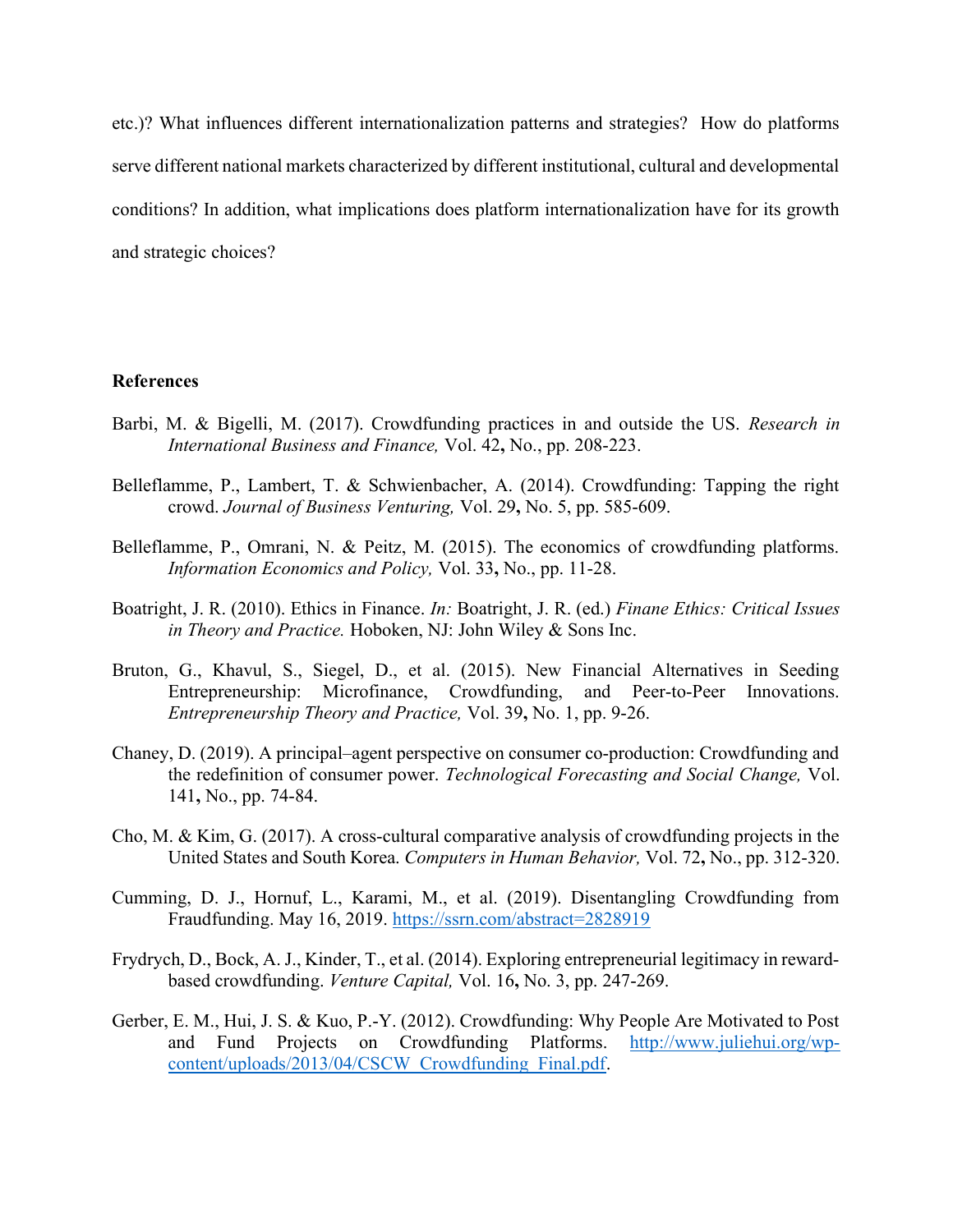- Haddad, C. & Hornuf, L. (2019). The emergence of the global fintech market: economic and technological determinants. Small Business Economics, Vol. 53, No. 1, pp. 81-105.
- Heminway, J. M. (2014). Investor and Market Protection in the Crowdfunding Era: Disclosing to and for the 'Crowd'. Vermont Law Review, Vol. 38, No., pp. 827-847.
- Kotarba, M. (2016). New factors including changes in the retail banking bustomer relationship management (CRM) and their exploration by the Fintech industry *Foundations of* Management, Vol. 9, No., pp. 69-78.
- Martínez-Climent, C., Zorio-Grima, A. & Ribeiro-Soriano, D. (2018). Financial return crowdfunding: literature review and bibliometric analysis. International Entrepreneurship and Management Journal, Vol. 14, No. 3, pp. 527-553.
- Mollick, E. (2014). The dynamics of crowdfunding: An exploratory study. Journal of Business Venturing, Vol. 29, No. 1, pp. 1-16.
- Mollick, E. (2015). Delivery Rates on Kickstarter December 4, 2015. https://ssrn.com/abstract=2699251.
- Moritz, A. & Block, J. H. (2016). Crowdfunding: A literature review and research directions. *In:* Bruntje, D. & Gajda, O. (eds.) Crowdfunding in Europe: State of the Art in Theory and Practice. London: Springer.
- Pierce-Wright, C. H. (2016). State Equity Crowdfunding and Investor Protection. Washington Law Review, Vol. 91, No. 2, pp. 847-886.
- Schwienbacher, A. & Larralde, B. (2012). Crowdfunding of small entrepreneurial ventures. In: Cumming, D. (ed.) The Oxford Handbook of Entrepreneurial Finance. New York, NY: Oxford University Press.
- Shneor, R. & Flåten, B.-T. (2015). Opportunities for Entrepreneurial Development and Growth through Online Communities, Collaboration, and Value Creating and Co-Creating Activities. In: Kaufmann, H. R. & Shams, S. M. R. (eds.) *Entrepreneurial challenges in* the 21st century. Basingstoke: Palgrave MacMillan.
- Short, J. C., Ketchen, D. J., McKenny, A. F., et al. (2017). Research on crowdfunding: reviewing the (very recent) past and celebrating the present. Entrepreneurship Theory and Practice, Vol. 41, No. 2, pp. 149-160.
- Steigenberger, N. (2017). Why supporters contribute to reward-based crowdfunding. International Journal of Entrepreneurial Behavior & Research, Vol. 23, No. 2, pp. 336-353.
- Thürridl, C. & Kamleitner, B. (2016). What Goes Around Comes Around? Rewards as Startegic Assets in Crowdfunding. California Management Review, Vol. 58, No. 2, pp. 88-110.